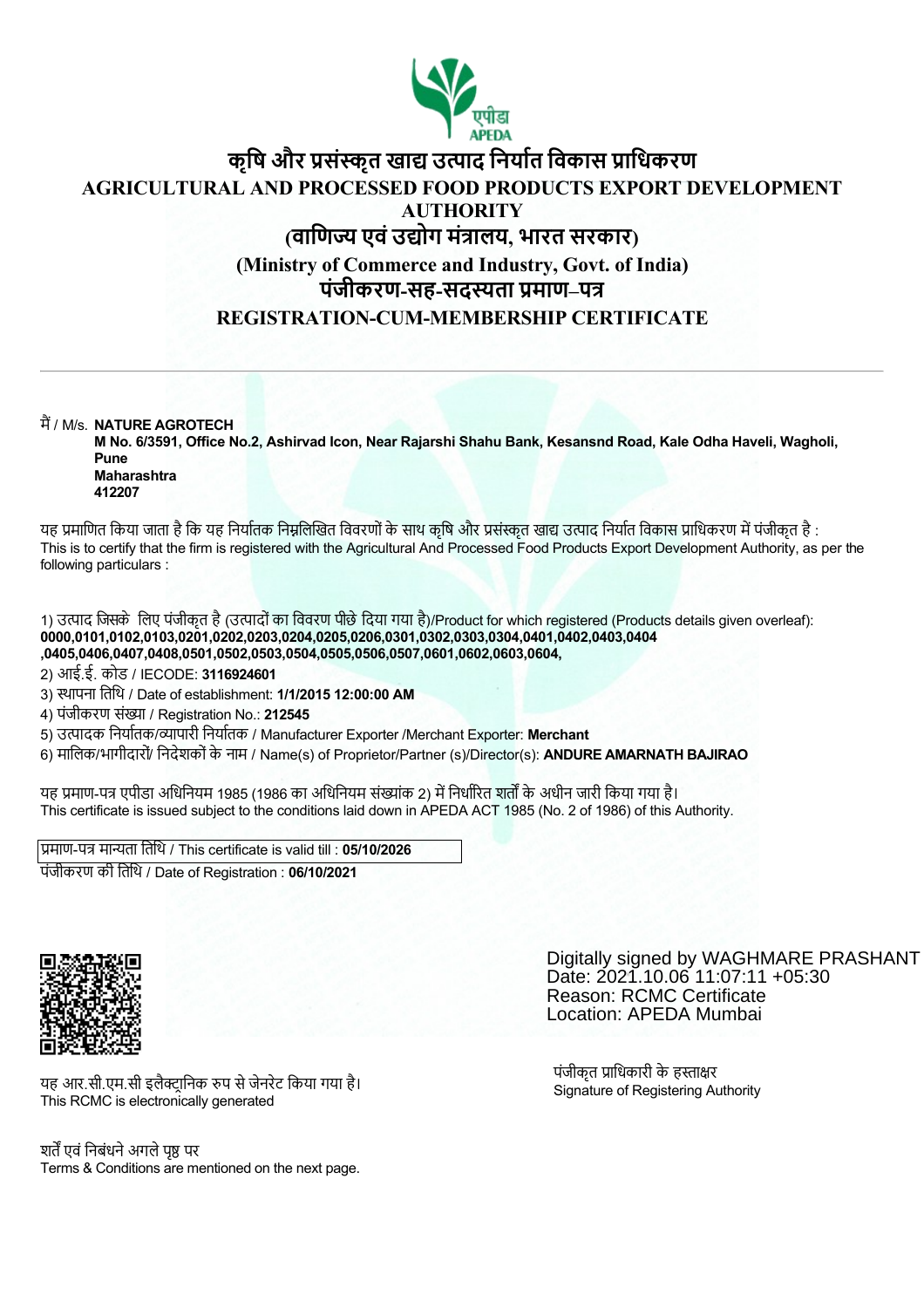## **शत एवंिनबंधने Terms & Conditions**

- 1. पंजीकरण प्रमाण-पत्र की वैधता तिथि इस प्रमाण-पत्र में निर्धारित है।
- The validity date of Registration Certificate is as specified in the RCMC.
- 2. प्रत्येक निर्यातक को ऑनलाइन मासिक निर्यात विवरण (रिटर्न) भरना अनिवार्य है। यदि किसी माह में निर्यात नहीं किया गया हो, तो शून्य रिटर्न भरना अनिवार्य है। जो निर्यातक ऑनलाइन निर्यात रिटर्न (रिटर्न शून्य होने पर भी) भरने में असमर्थ होंगे, वे डिफॉल्टर नियतिकों की सूची में शामिल होंगे और उनका पंजीकरण रद्द होने की संभावना होगी।

Filling of online monthly export return is mandatory. In case of no export in any month, filling of nil return for the month is mandatory. The exporter who fails to file their online export return (even NIL return) shall be liable to fall in the list of defaulter exporters and may face de-registration.

- 3. पंजीकरण प्रमाण-पत्र जारी करने के पाँच वर्ष उपरान्त नवीनीकरण हेतु पंजीकरण शुल्क का भगतान करना होगा।
- Renewal fees will be charged after completion of five years from the date of registration with APEDA.
- 4. पंजीकरण प्रमाण-पत्र जारी होने के पश्चात् यदि फर्म के निदेशक/साझेदार/मालिक अथवा फर्म का कोई कार्यकलाप, एपीडा या संबंधी कार्यालय जैसे वाणिज्य मंत्रालय, वित्त मंत्रालय, विदेश व्यापार महानिदेशालय, केन्द्रीय उत्पाद एवं सीमाशुल्क बोर्ड इत्यादि के प्रतिकूल नोटिस में आने पर, इस पंजीकरण को रद्द किया जा सकता है। The registration may be cancelled if any Director/Partner/Proprietor or the activity of the firm comes to the adverse notice of APEDA or concerned Govt. Authorities including, Ministry of commerce, DGFT, Ministry of Finance, Central Board of Excise & Customs etc.
- 5. पंजीकृत फर्म को दिया गया यूज़र आई.डी एवं पासवर्ड के द्वारा, अपनी फर्म का विवरण जैसे फोन/फैक्स/ई-मेल इत्यादि एपीडा वेबसाइट में अपडेट कर सकते हैं। Registered members may change the communication details of the company such as phone/fax/e-mail on APEDA website using the user ID & password provided to them.
- 6. पंजीकृत फर्म से संबंधित नया पता/नई शाखा. क्षेत्रीय कार्यालय अतिरिक्त कार्यालय/ कारखाना इत्यादि में संशोधन आतर्ज काई.ई.कोड की प्रतिलिपि अद्यतन करने के लिए ऑनलाइन आवेदन के साथ प्रस्तुत करनी होगी।

For change in the communication address/addition of branches/factories, copy of amended IE Code is required to be submitted with the online application for update.

7. पंजीकृत फर्म के निदेशकों में यदि कोई परिवर्तन हो तो इस संशोधन हेतु फार्म नं. 32 की प्रतिलिपि संशोधित आई.ई.कोड की प्रतिलिपि सहित अद्यतन करने के लिए ऑनलाइन आवेदन के साथ प्रस्तुत करनी होगी।

For change of director(s) of the company, copy of resolution passed on Form 32 by the members of the company along with amended copy of IE code is required to be submitted with the online application for update.

8. पंजीकृत फर्म के संविधान में यदि कोई परिवर्तन हो तो इस परिवर्तन को निगमित करते हुए अंतनियम ज्ञापन की प्रतिलिपि आई.ई.कोड को प्रतिलिपि सहित प्रस्तुत करनी होगी। साझेदारों में परिवर्तन हेतु साझेदारी फर्म को नोटरी द्वारा अनुप्रमाणित फर्म की साझेदारी विलेख संशोधित आई.ई.कोड की प्रतिलिपि सहित अद्यतन करने के लिए ऑनलाइन आवेदन के साथ प्रस्तुत करनी होगी।

For change in the constitution of the company, a copy of memorandum of Association & Articles of association incorporating the changes along with amended copy of IE code is required. Partnership firm should submit a copy of partnership deed attested by notary along with amended copy of IE code to be submitted with the online application for update.

- 9. कंपनी के नाम में परिवर्तन के लिए कंपनी रजिस्टार से परिवर्तित नए नाम को निगमित करते हुए संशोधित आई.ई.कोड की प्रतिलिपि सहित प्रस्तुत करें। For change in name of the company certificate of incorporation of new name from Registrar of companies along with amended copy of IE code.
- 10. यदि निर्यातक, उत्पादक निर्यातक हैं तो एपीडा अनुसूचित उत्पादों को अपने पंजीकरण में जोड़ने एवं हटाने के लिए निर्यातक को उत्पादन प्रमाण-पत्र की प्रतिलिपि प्रस्तुत करनी होगी।

For addition/deletion of APEDA's scheduled products, a copy of manufacturing proof is required in case of manufacturer exporter.

11. डीजीएफटी द्वारा अधिसूचित राजपत्र अधिसूचना संख्या 6/2015-2020 (सी.जी.-डी.एल.-अ.-14062021-227580) दिनांक 14 जून, 2021 के अनुसार, एपीडा को काजू गिरी, तरल छिलकायुक्त काजू और काडनि़ाल के लिए आरसीएमसी जारी करने के लिए प्राधिकृत अभिकरण के रूप में नामित किया गया है।। As per Gazette Notification No. 6/2015-2020 (CG-DL-E-14062021-227580) dated 14th June, 2021 notified by DGFT, APEDA is designated as the agency

# authorized to issue RCMCs for Cashew Kernels, Cashewnut Shell Liquid and Kardanol.

### **एपीडा अनुसूिचत उ ाद APEDA Scheduled Products**

## **01 पु कृिष एवंबीज / Floriculture & Seeds**

- 01. पुष्पकृषि / Floriculture
- 02. सब्जियों के बीज / Vegetables seeds
- 03. जड़ी-बूटी एवंऔषधीय पौधे / Herbal & Medicinal Plants

## **02 फल एवंस याँ / Fruits & Vegetables**

- 01. ताज़े प्याज / Fresh Onions
- 02. अन्य ताज़ी सब्जियाँ / Others Fresh Vegetables
- 03. अखरोट / Walnut
- 04. ताज़ेआम / Fresh Mangoes
- 05. ताज़े अंगूर / Fresh Grapes
- 06. अन्य ताजे फल / Others Fresh Fruits

## **03 सं ृत फल एवंस याँ / Processed Fruits & Vegetables**

- 01. सूखी एवं परिरक्षित सब्जियाँ / Dried & Preserved Vegetables
- 02. आम का गूदा / Mango Pulp
- 03. अचार एवंचटनी / Pickle & Chutney
- 04. अन्य प्रसंस्कृत फल एवं सब्जियाँ / Other Processed Fruits & Vegetables

### **06 अनाज / Cereals**

- 01. गैर बासमती चावल / Non Basmati Rice
- 02. बासमती चावल / Basmati Rice
- 03. गेहूँ / Wheat

#### **04 पशुउ ाद / Animal Products**

- 01. भैंस का मांस / Buffalo Meat
- 02. भेड़/बकरी का मांस / Sheep/ Goat Meat
- 03. कुक्कुट उत्पाद / Poultry Products
- 04. डेयरी उत्पाद / Dairy Products
- 05. पशुआँते / Animal Casings
- 06. प्रसंस्कृत मांस / Processed Meat
- 07. शहद / Honey
- 08. अ पशुओंके मांस

#### **05 अ सं ृत खा / Other Processed Foods**

- 01. मूंगफली / Groundnuts
- 02.  $\overline{q}$ र्वार-गम / Guargum
- 03. गुड़ व कन्फेक्शरी / Jaggery & Confectionery
- 04. कोको उत्पाद / Cocoa Products
- 05. अनाज से निर्मित उत्पाद / Cereal Preparations
- 06. मादक एवंगैर मादक पेय / Alcoholic & Non Alch. Bev.
- $07.$  विविध निर्मित उत्पाद / Miscellaneous Preparations